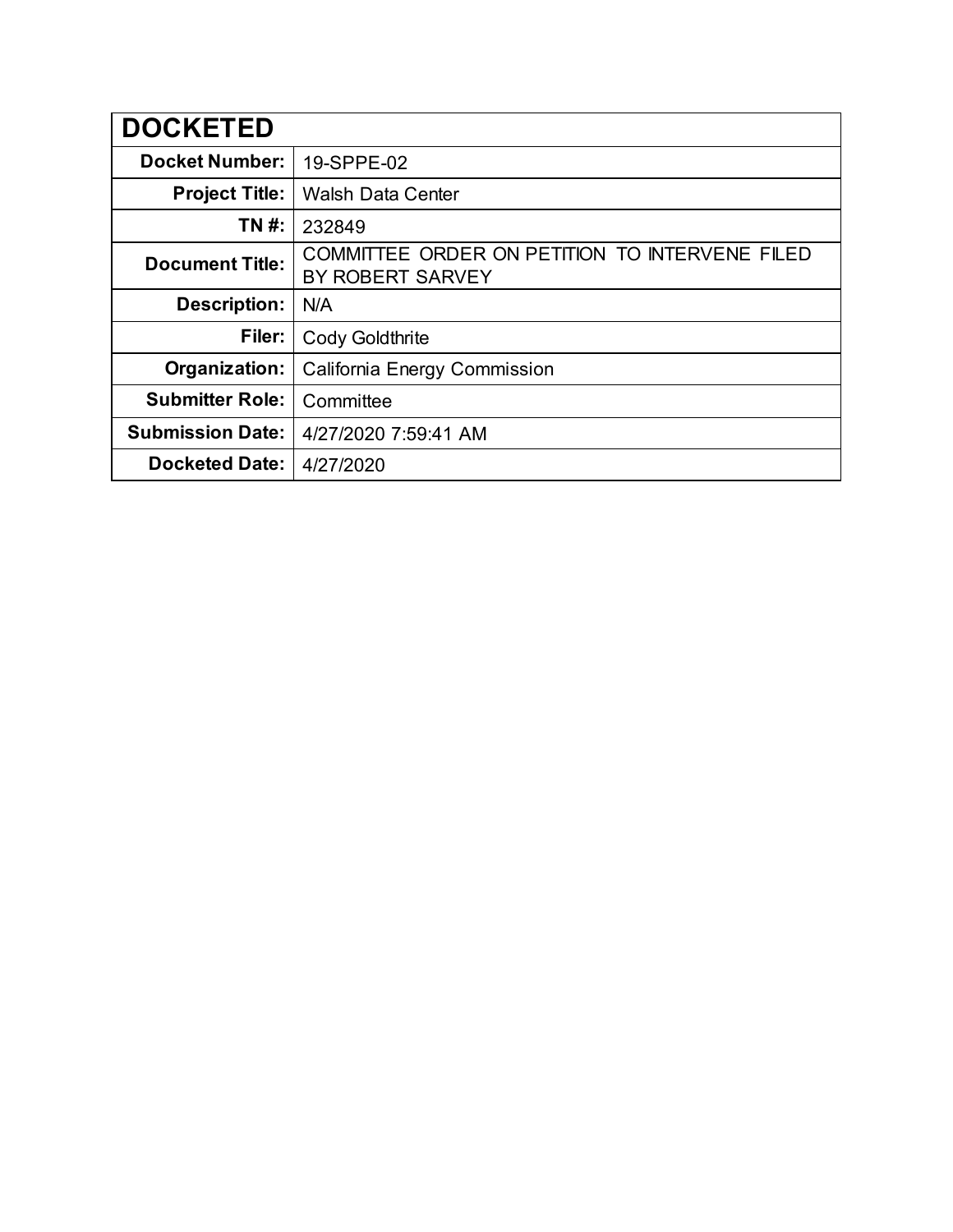

**State of California State Energy Resources Conservation and Development Commission 1516 Ninth Street, Sacramento, CA 95814 1-800-822-6228 – www.energy.ca.gov**

**APPLICATION FOR SMALL POWER PLANT EXEMPTION FOR THE:**

*WALSH BACKUP GENERATING* 

 **Docket No. 19-SPPE-02**

## *FACILITY*

## **COMMITTEE ORDER ON PETITION TO INTERVENE FILED BY ROBERT SARVEY**

Upon consideration of the Petition to Intervene (Petition) filed by Robert Sarvey (Petitioner)<sup>[1](#page-1-0)</sup> in the Application for a Small Power Plant Exemption (SPPE) for the Walsh Backup Generating Facility (Project), the California Energy Commission<sup>[2](#page-1-1)</sup> (CEC) committee (Committee) designated to conduct proceedings<sup>[3](#page-1-2)</sup> in this matter makes the following findings:

1. On March 30, 2020, a Petition in the above-captioned proceeding was filed by:

**Robert Sarvey 501 W. Grant Line Road Tracy, CA 95376 [sarveybob@aol.com](mailto:sarveybob@aol.com) Telephone: (209) 835-7162**

- 2. The Petition contains the information required by the CEC's regulations.<sup>[4](#page-1-3)</sup>
- 3. No opposition to the Petition has been filed, and the deadline for such opposition was April 13, 2020.
- 4. Petitioner's interests are relevant to the above-captioned proceeding.
- 5. Petitioner has demonstrated a bona fide interest in the Project and has demonstrated possession of information or expertise that may help the Committee in preparing a proposed decision.

<span id="page-1-0"></span> <sup>1</sup> TN 232587.

<span id="page-1-1"></span><sup>&</sup>lt;sup>2</sup> The CEC is formally known as the "State Energy Resources Conservation and Development Commission." (Pub. Resources Code, §25200)

<span id="page-1-2"></span><sup>&</sup>lt;sup>3</sup> The CEC appointed a committee consisting of Karen Douglas, Commissioner and Presiding Member, and Patty Monahan, Commissioner and Associate Member (the Committee), on July 15, 2019 (TN 228984).

<span id="page-1-3"></span><sup>4</sup> Cal. Code Regs., tit. 20, § 1211.7, subd. (a).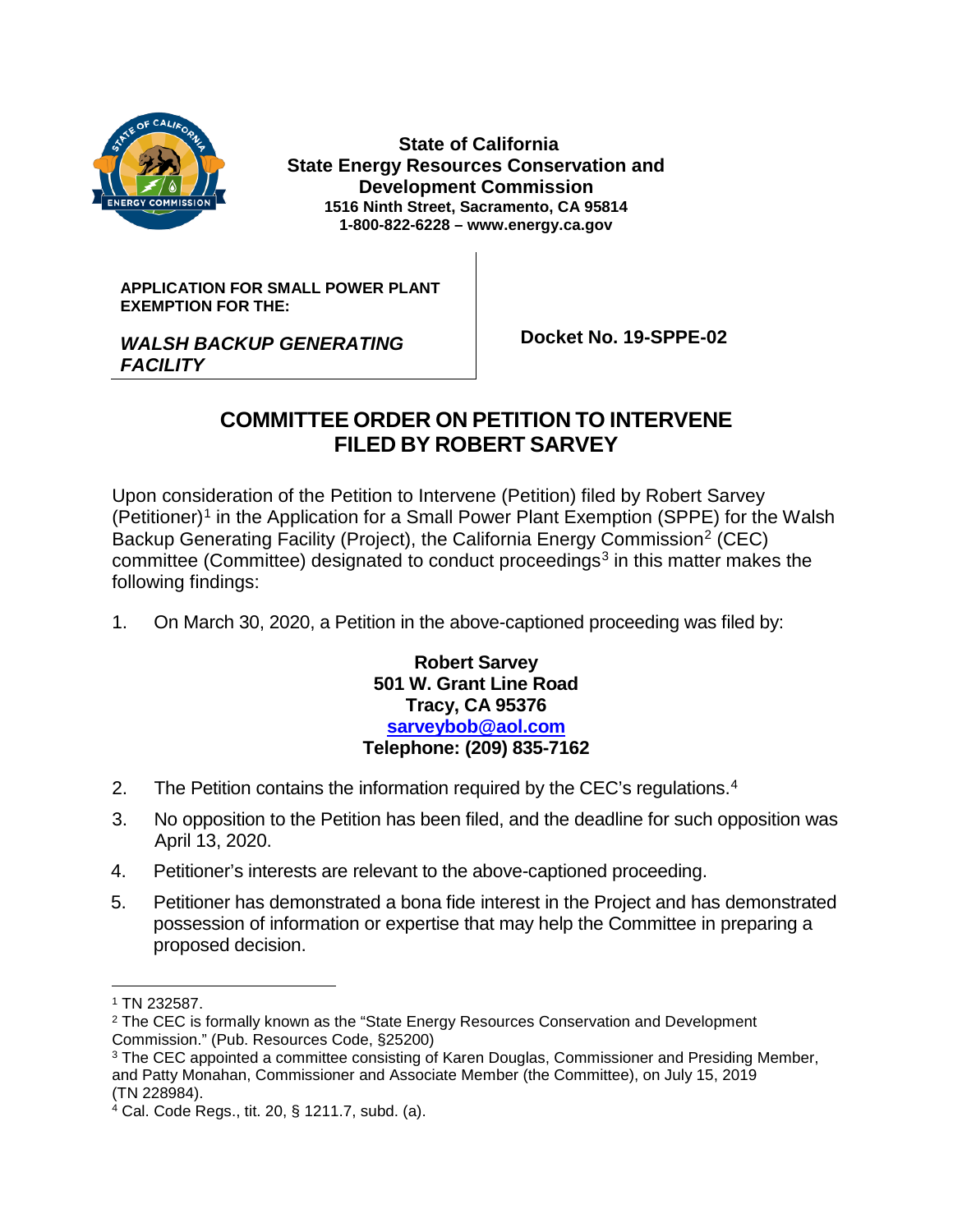6. Intervention is granted at the Committee's discretion to the degree that it finds intervention reasonable and relevant. The Committee may impose conditions on all intervenors' participation in the hearings in order to promote the orderly conduct of the proceeding.

**THEREFORE**, the Committee hereby **GRANTS** the Petition and **ORDERS** that the Petitioner may participate on the direct, indirect, and cumulative impacts of the following topic areas as requested by Petitioner:

- **ALTERNATIVES**
- **AIR QUALITY**
- **ENERGY RESOURCES**
- **GREENHOUSE GAS EMISSIONS**
- **PUBLIC HEALTH**
- **ENVIRONMENTAL JUSTICE**
- **UTILITIES AND SERVICE SYSTEMS**
- **HAZARDS AND HAZARDOUS MATERIALS**
- **RELIABILITY**
- **EFFICIENCY**
- **WATER RESOURCES**
- **TRAFFIC AND TRANSPORTATION**
- **BIOLOGICAL RESOURCES**

The Committee further **ORDERS** that Petitioner's name be placed upon the Proof of Service List as an intervenor. Petitioner may exercise the rights and shall fulfill the obligations of a party as set forth in all orders issued in this matter and California Code of Regulations, title 20, section 1212. Deadlines and other matters shall not be extended or changed by the granting of this Petition.<sup>[5](#page-2-0)</sup>

The Petitioner's intervention is subject to further modification at the discretion of the Presiding Member or the Committee. Any limitations on Petitioner's participation in the capacity of intervenor do not affect Petitioner's ability to make public comments on other topics in the proceeding.

The CEC welcomes and values intervenor participation in its energy facility siting process. The Public Advisor's webpage describing public participation in power plant siting cases can be found at:

[https://www.energy.ca.gov/programs-and-topics/topics/power-plants/public](https://www.energy.ca.gov/programs-and-topics/topics/power-plants/public-participation-siting-cases)[participation-siting-cases.](https://www.energy.ca.gov/programs-and-topics/topics/power-plants/public-participation-siting-cases)

Portions of the CEC's regulations relating to power plant siting cases can be found at:

<span id="page-2-0"></span> <sup>5</sup> Cal. Code Regs., tit. 20, § 1211.7, subd. (d).